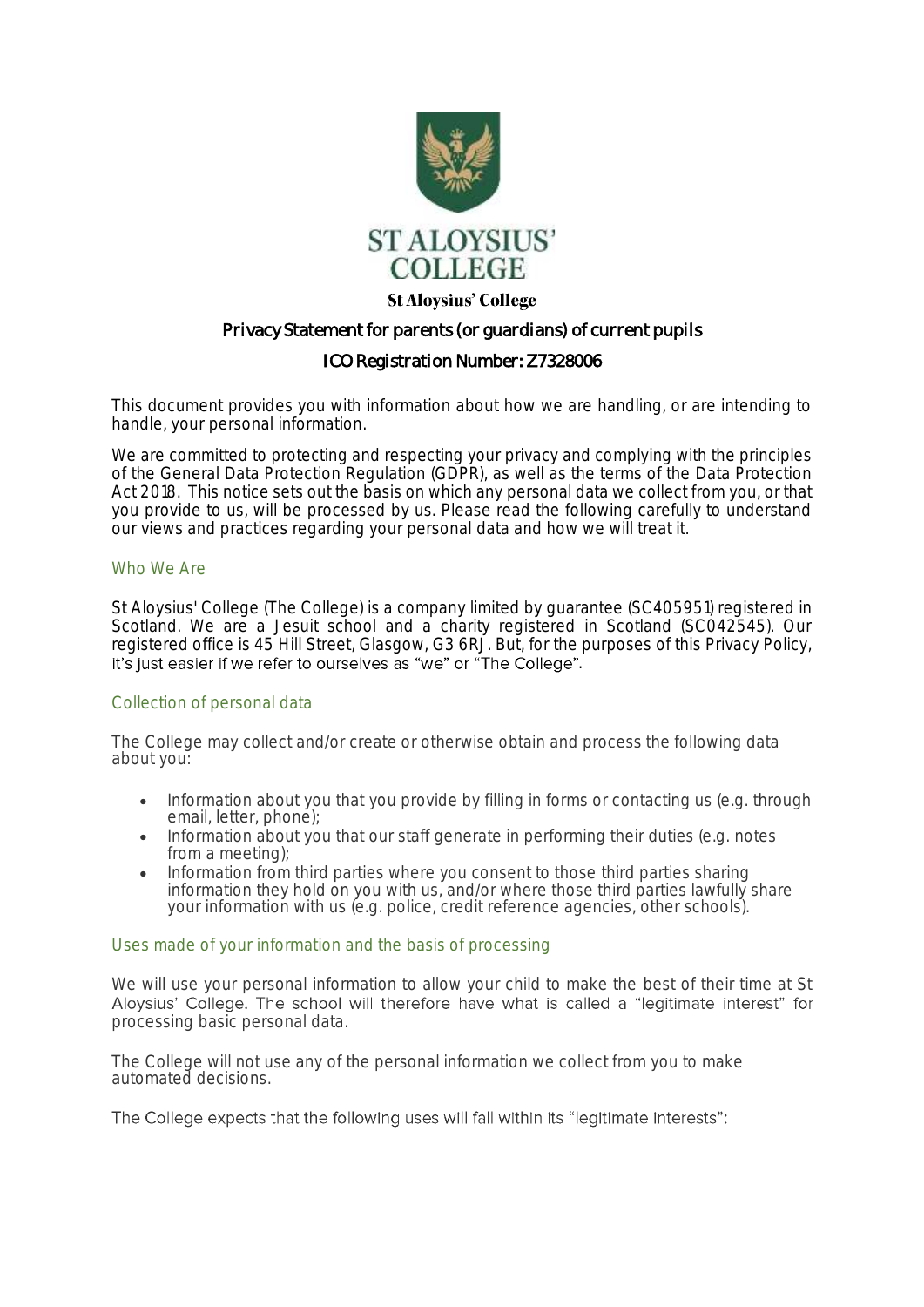- To support the smooth running of the school (e.g. contact details, relationships to other pupils and parents/guardians, occupation to enable appropriate contact regarding collaboration about careers talks, work experience);
- To safeguard pupils' welfare and provide appropriate pastoral care (e.g. Information about your family circumstances that you feel will help us best support your child);
- To give and receive information and references about past, current and prospective pupils, including relating to outstanding fees or payment history, to/from any educational institution that the pupil attended or where it is proposed they attend;
- For security purposes if you visit the school, including CCTV in accordance with the school's CCTV policy, which is available on request from the College;
- To carry out or cooperate with any school or external complaints, disciplinary or investigation process; and
- Where otherwise reasonably necessary for the school's purposes, including to obtain appropriate professional advice and insurance for the school.

### Information security

The College will take all steps reasonably necessary including policies, procedures and security features to ensure that your data is treated securely and protected from unauthorised and unlawful access and/or use, and in accordance with this notice.

Where we have given you (or where you have chosen) a password which enables you to access certain systems, you are responsible for keeping this password confidential. We ask you not to share such a password with anyone.

### Data sharing

We will share information about you with some of our suppliers who process data on our behalf to help us to provide services to you. We undertake this data sharing on the basis of our legitimate interests.

#### Categories of organisation and purpose

• **Other Schools** references to any educational institution that it is proposed the pupil attends.

### International transfer of personal data

We do not generally envisage transferring your data to anyone who is located outside of the European Economic Area. One exception to this will be international trips that the school organises. When your son/daughter signs up for a trip, you will be contacted for your consent, the consent will be limited in time and content if it be required.

However, on rare occasions, the information we collect may be transferred to organisations who may store and use such data at premises in other countries. Where we allow an organisation to process your personal information outside of the European Economic Area, we will ensure that we create and maintain appropriate safeguards with those organisations so that your personal information is subject to the same standards and protections as when we are processing your personal information inside the European Economic Area.

### Data retention period

We will hold information about you in our data systems only for as long as we need it for the purpose for which we collected it, which is as follows: